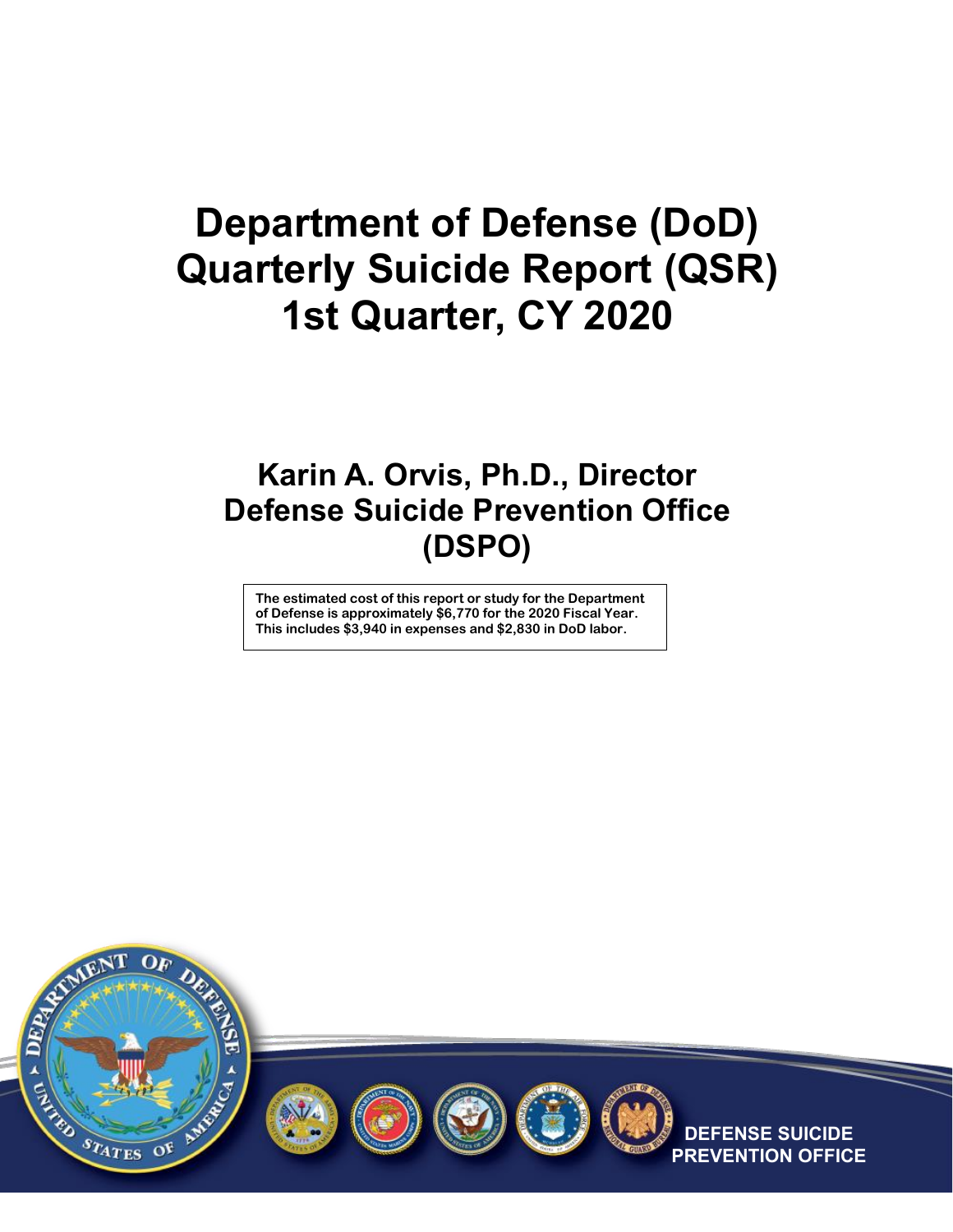### Introduction

The Defense Suicide Prevention Office (DSPO) routinely collects and reports surveillance data on suicide mortality in the Department of Defense (DoD). The most up-to-date counts of suicide deaths are reported in the Quarterly Suicide Report  $(QSR)$ .<sup>1</sup> The QSR complies with Objective 11.1 of the DoD Defense Strategy for Suicide Prevention (DSSP) by providing timely and accurate suicide data to guide suicide prevention efforts across the Department.

DSPO collects suicide data via a collaborative effort with the Office of the Armed Forces Medical Examiner System (AFMES) and the Suicide Prevention Program Offices of the Military Services (i.e., Army, Marine Corps, Navy, and Air Force). AFMES is the official DoD entity responsible for verifying and reporting deaths by suicide for the Active Component and, to the extent available, the Reserve Component, to DSPO.  $2,3$  These numbers are reconciled with the Military Services to ensure the most accurate information is reported.

Quarters are based upon the Calendar Year (CY) and defined as:

- Quarter 1 (Q1): January  $1<sup>st</sup>$  March 31<sup>st</sup>
- Quarter 2 (Q2): April  $1<sup>st</sup>$  June 30<sup>th</sup>
- Quarter 3 (Q3): July  $1<sup>st</sup>$  September 30<sup>th</sup>
- Quarter 4 (Q4): October  $1<sup>st</sup>$  December  $31<sup>st</sup>$

The current report presents data from Q1 of CY 2020. Data include all known or suspected suicides (both confirmed and pending) as of March 31, 2020, for both the Active and Reserve Components. Hence, the numbers presented in this report are preliminary and subject to change in future quarterly reports as previously unknown suicide cases are reported. 4

Caution should be used when making comparisons across groups and/or interpreting changes in suicide counts across time because counts do not account for changes in population size. Rates account for differences in population sizes; and, as such, provide a more standardized way to make comparisons over time or across groups.<sup>5</sup> For the most recent DoD annual suicide rates and trends/changes over time, please see the CY 2018 DoD Annual Suicide Report (available at: [https://www.dspo.mil\)](https://www.dspo.mil/). The official annual suicide counts and unadjusted rates for CY 2019 will be published in the DoD Annual Suicide Report – Calendar Year 2019.

 $\overline{a}$ 

<sup>&</sup>lt;sup>1</sup> Absolute counts do not account for changes in population size. Consequently, caution should be used when making comparisons across groups and/or interpreting changes in suicide counts across time.

<sup>&</sup>lt;sup>2</sup> Active Component: Full-time members of the U.S. Armed Forces and Cadets/Midshipmen at the designated military academies. <sup>3</sup> Reserve Component: Limited to members of the Selected Reserves (SELRES). SELRES are drilling and training members of the

National Guard and Reserves, Individual Mobilization Augmentees, and full-time support Active Guard and Reservists. This excludes members of the Individual Ready Reserve (IRR) and Inactive National Guard (ING).

<sup>4</sup> Official annual suicide counts and unadjusted rates are published in the DoD Annual Suicide Report. The most recent report is for CY 2018. Available at: [https://www.dspo.mil.](https://www.dspo.mil/)

 $5$  Rates are defined as the total number of suicides divided by the population for a given time period.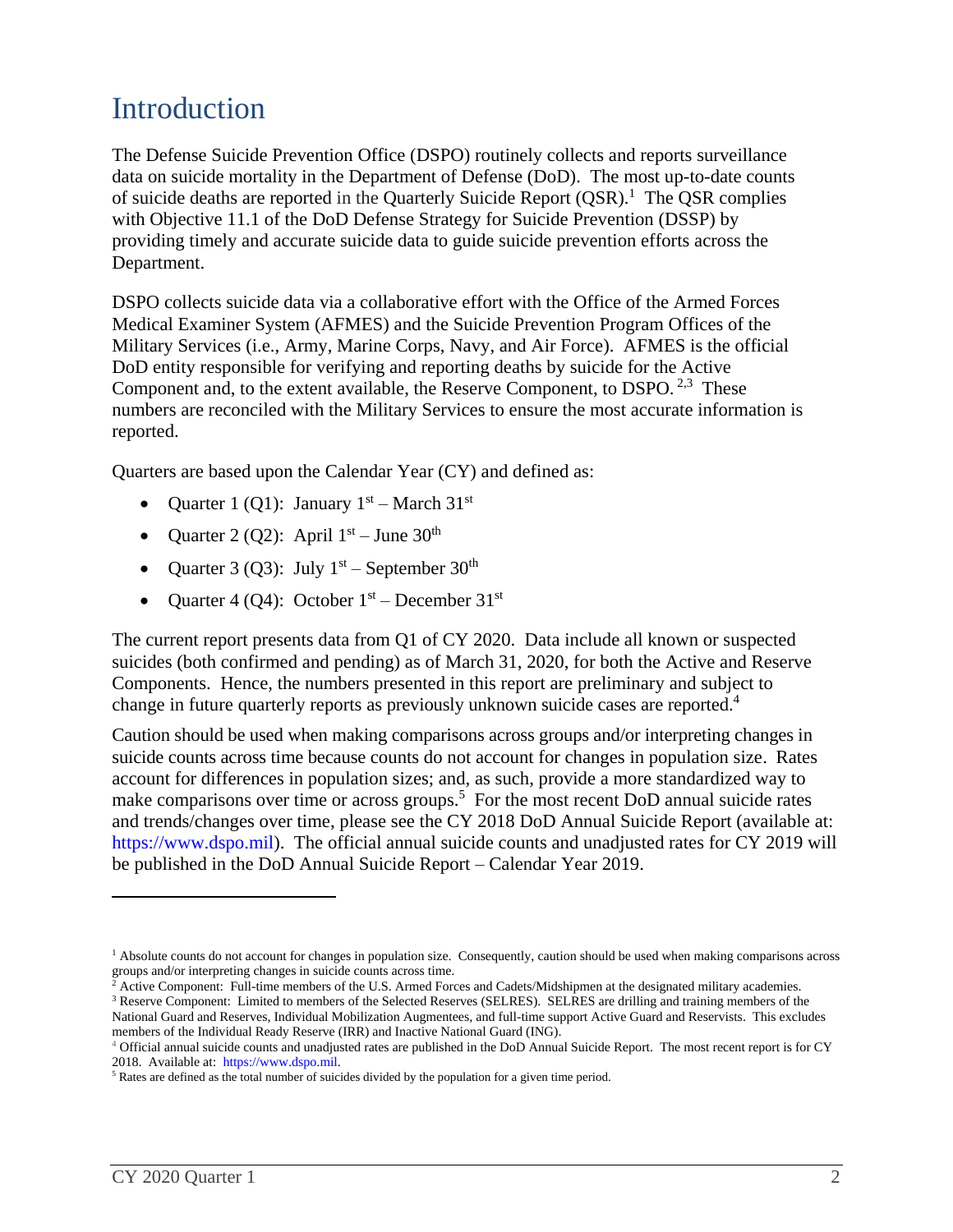#### QSR Data

Attachment A details the number of suicide deaths by Service and Component. For Q1 of CY 2020, the Military Services reported the following:

- o 85 in the **Active Component**
- o 16 in the **Reserve**
- o 23 in the **National Guard**

Comparisons of suicide counts between Q1 CY 2019 and Q1 CY 2020 are provided below.<sup>6</sup>

- For Q1 CY 2020, the number of **Active Component** suicide deaths decreased by 6 compared to Q1 CY 2019 (85 versus 91 suicide deaths)
	- o Army Active Component suicide deaths increased by 8
	- o Marine Corps Active Component suicide deaths stayed the same
	- o Navy Active Component suicide deaths decreased by 8
	- o Air Force Active Component suicide deaths decreased by 6
- For Q1 CY 2020, the number of **Reserve** suicide deaths decreased by 5 compared to Q1 CY 2019 (16 versus 21 suicide deaths)
	- o Army Reserve suicide deaths decreased by 2
	- o Marine Corps Reserve suicide deaths decreased by 3
	- o Navy Reserve suicide deaths increased by 2
	- o Air Force Reserve suicide deaths decreased by 2
- For Q1 CY 2020, the number of **National Guard** suicide deaths decreased by 1 compared to Q1 CY 2019 (23 versus 24 suicide deaths)
	- o Army National Guard suicide deaths stayed the same
	- o Air National Guard suicide deaths decreased by 1

 $\overline{a}$ 

<sup>6</sup> Research on the seasonal effects of suicide death has shown mixed results (e.g., Gutzwiller, 2011; McCleary, 1994; Postalache, 2012; Rossler, 2010). Comparisons made above are solely for descriptive purposes and may not reflect true statistical increases or decreases in suicide.